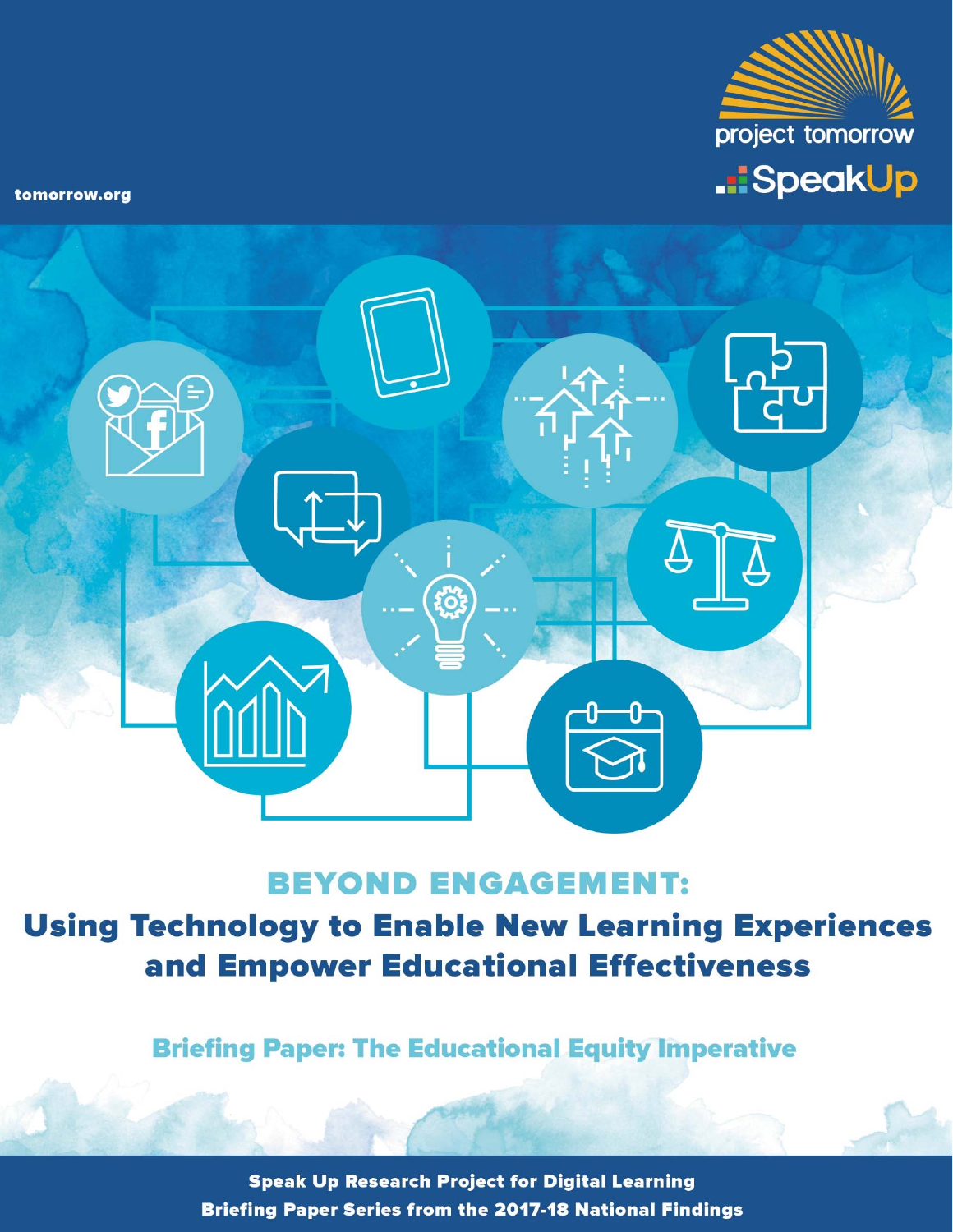#### *The Educational Equity Imperative: Leveraging Technology to Empower Learning for All*

*By Julie A. Evans, Ed.D.* 

*Knowledge is power. Information is liberating. Education is the premise of progress, in every society, in every family.* 

*Kofi Annan Secretary-General of the United Nations (1997-2006)* 

#### **Introduction**

ī

It is becoming increasingly evident that equitable access to high quality learning environments is the social justice issue of our time. The educational equity imperative demands that schools and educators provide all students, regardless of color, creed, cultural or ethnic identity, community, family structure, gender identification and/or learning differences or interests, with appropriate access to instruction and support that will help them reach their full potential as well as meet or exceed common standards for achievement. The issue of inequity in educational opportunities has received additional attention within the past few years with the increased emphasis on student development of college and career ready skills in school. It is commonly accepted now that for students to be able to successfully compete and contribute in a global information-intensive economy and society after graduation, they must be fluent in new essential workplace skills including critical thinking, collaboration, creativity and communications. However, disparities in community or school resources, teacher quality, administrator leadership, and family and community engagement levels have too often resulted in an uneven patchwork of learning experiences or environments for children with longstanding implications. While technology use in school has long held the promise of leveling the education playing field for all students, and especially for students in challenged or under-resourced communities, some educators, parents and policymakers would argue that this promise is still unmet in many communities.

For the past fifteen years, Project Tomorrow's® annual Speak Up Research Project for Digital Learning has provided schools and districts nationwide and around the globe with illuminating insights into the expectations of students for new learning environments by reporting on the authentic, unfiltered ideas of students themselves. Additional perspectives from teachers, librarians, administrators, community members and parents have illustrated the challenges as well as benefits of education technology usage. Our goal since the launch of this project in 2003 has been to help build the capacity of local schools and districts to address the promise of technology as a stimulus for both innovation and equity in education. Each year, education, policy, research and business leaders leverage the Speak Up findings to understand how schools and communities can better serve the learning needs of today's digital learners,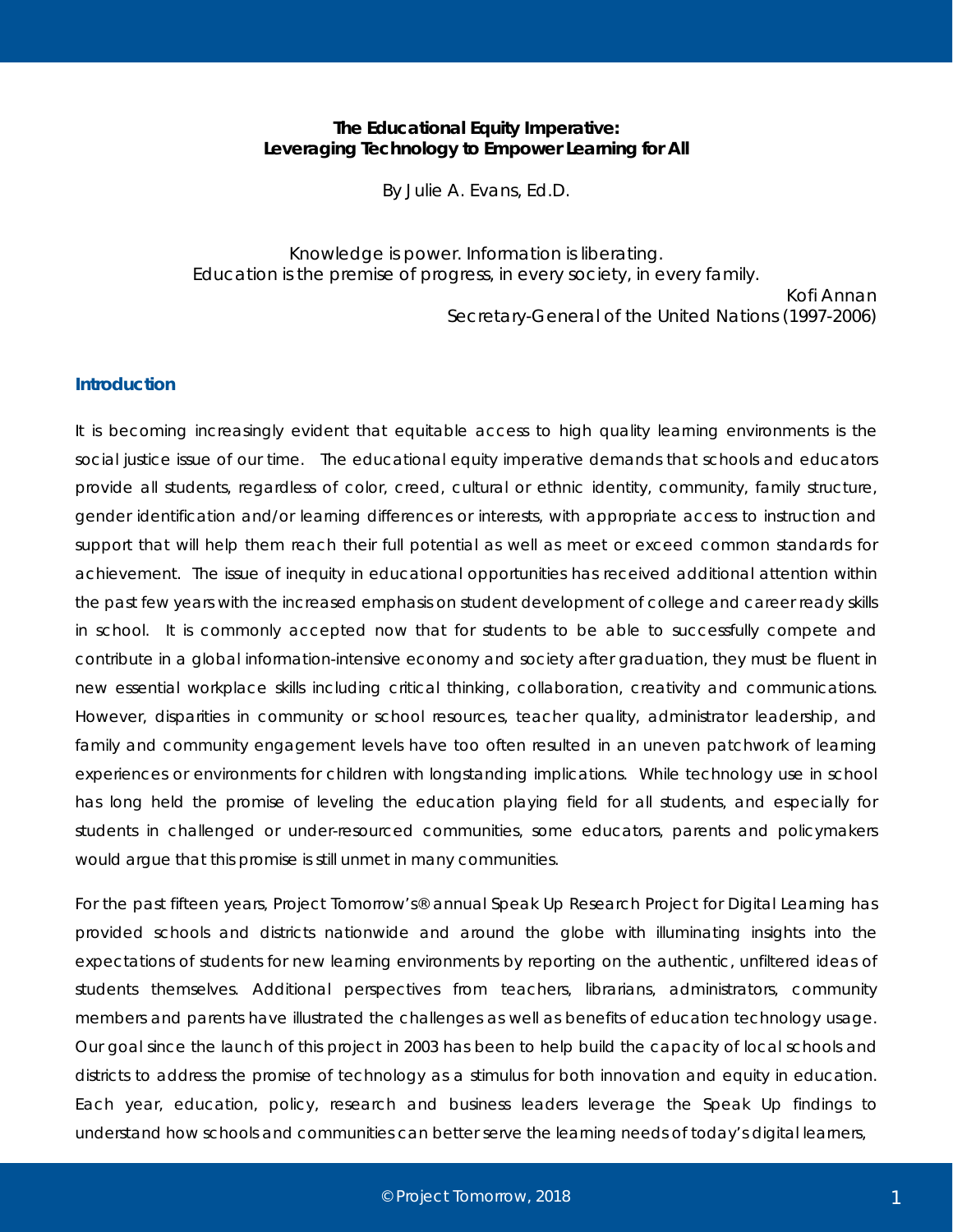and to support teachers, administrators and parents in their quest to ensure that our students are wellprepared for future success. To support this important work, we are providing a series of briefing papers based upon the Speak Up 2017 findings to address key topics in the effective use of technology to enable new learning experiences and empower educational effectiveness. It is our hope that the briefing papers will stimulate new discussions, and possibly instigate the development of new solutions or approaches to many of the challenges that continue to plague education and stymie innovation in our schools.

This Speak Up briefing paper examines the role of technology use in school as an enabler of equitable learning environments. Two use cases for technology are investigated in this brief. First, we examine data from principals who have implemented a 1:1 program where their students are assigned a laptop, tablet or Chromebook to use in school to support learning. Such programs aim to level the playing field by providing all students with the same access to technology tools and content. Within that use case, we also report on the learning experiences and outcomes of the students using these devices in school. In the second use case, we evaluate the role of digital content usage by the teacher and its application to students' development of college and career ready skills. The development of essential workplace skills is an important outcome for education in general, but it is especially important that all students have such learning experiences so that there is no inherent discrimination in potential career or college readiness. Through the examination of these two technology use cases, the Speak Up findings provide new insights into how digital tools, content and resources can create more equitable learning environments. This discussion, however, is too important for a single briefing paper. We encourage schools, districts and communities to use this paper and our other briefs as starting points for follow-on local discussions. To help stimulate those critical conversations, we have included a list of thought-provoking questions at the end of this brief to jumpstart your new conversations about educational equity.

#### **Technology use in school and educational equity**

ī

Parents of school-aged children share a common concern: *Is my child learning the right skills in school to be successful in college and/or in a future job?* With this goal in mind, parents equate the effective use of technology within instruction with their child's preparation for future success. More than 8 in 10 parents (83%) say the use of technology in school is important for their child's future. **Additionally, two-thirds of parents (66%) endorse the idea that regular usage of digital tools, content and resources by their child in his/her classroom helps develop essential workplace or college ready skills.** This high valuation on technology usage, which is shared universally by parents in rural, urban and suburban communities, is met too often by the harsh reality that teacher usage of technology is not always effective or equitable. Parents report that their largest concern about technology usage at their child's school is not student data privacy (24%) or even teachers' lack of skills using digital tools (18%), **but that technology use varies too much from teacher to teacher, class to class, subject to subject (51%).** The percentage of parents concerned about inequitable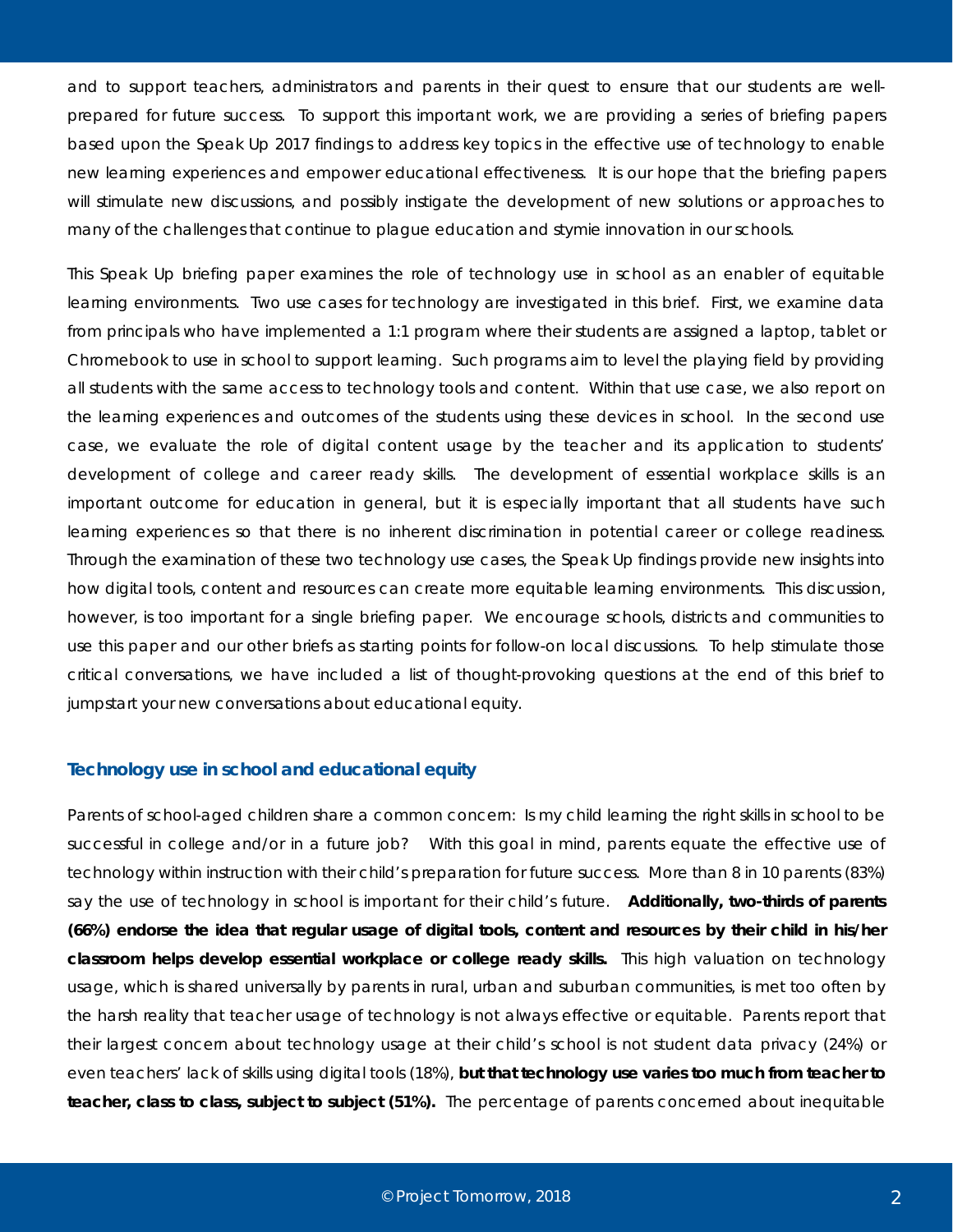technology usage at school has risen significantly in the past five years; in 2013, only 32% of parents expressed this concern.

School site principals understand this concern about the variability of teacher usage of technology. Half of principals (46%) say that motivating teachers to change their instructional practices to use digital tools within their lessons and class activities is the primary obstacle to more effective technology usage in class. And they understand the critical connection of teacher effectiveness to educational equity, especially if their school is a Title 1 school, or in an under-resourced community. Many principals as well as district administrators believe in the potential of technology to effectively level the playing field for all students, and increasingly they are putting those beliefs into action in their schools. For example, **43% of school site administrators state that the implementation of digital content is an effective tool for enabling equity across classrooms, throughout the school and within their district.** To activate that belief, a majority of school principals report that instruction in their classrooms regularly includes the use of digital games, online textbooks and online videos, animations and simulations. Table 1 demonstrates the relative parity of these implementations across community types and within Title 1 schools. The use of digital media such as videos, animations and simulations are as prevalent now in urban and Title 1 schools as in suburban schools.

| <b>Digital Content</b>             | % of principals in<br>Title 1 schools | % of principals in<br>urban schools | % of principals in<br>rural schools | % of principals in<br>suburban schools |
|------------------------------------|---------------------------------------|-------------------------------------|-------------------------------------|----------------------------------------|
| Videos, animations,<br>simulations | 78%                                   | 80%                                 | 75%                                 | 80%                                    |
| Digital games                      | 50%                                   | 54%                                 | 49%                                 | 51%                                    |
| Online textbooks                   | 49%                                   | 52%                                 | 46%                                 | 58%                                    |

**Table 1: Principals report on the implementations of digital content usage in their classrooms** 

© Project Tomorrow 2018

Increasingly, administrators are also providing their students with assigned access to a laptop, tablet or Chromebook during the school day to achieve a similar effect of ensuring equity in access to technology and enhanced learning experiences. **From our latest findings, 60% of school principals now say that their school has adopted a 1:1 mobile device program for in-school usage, an increase of 9 percentage points in just one year.** Principals with such programs at their schools are more likely than other principals to report that technology use is effective in core academic subjects (Table 2). For example, 53% of principals with a 1:1 program report that technology is used effectively in math classes at their school with resulting academic benefits. Only 43% of all principals say the same about technology usage in their math classrooms.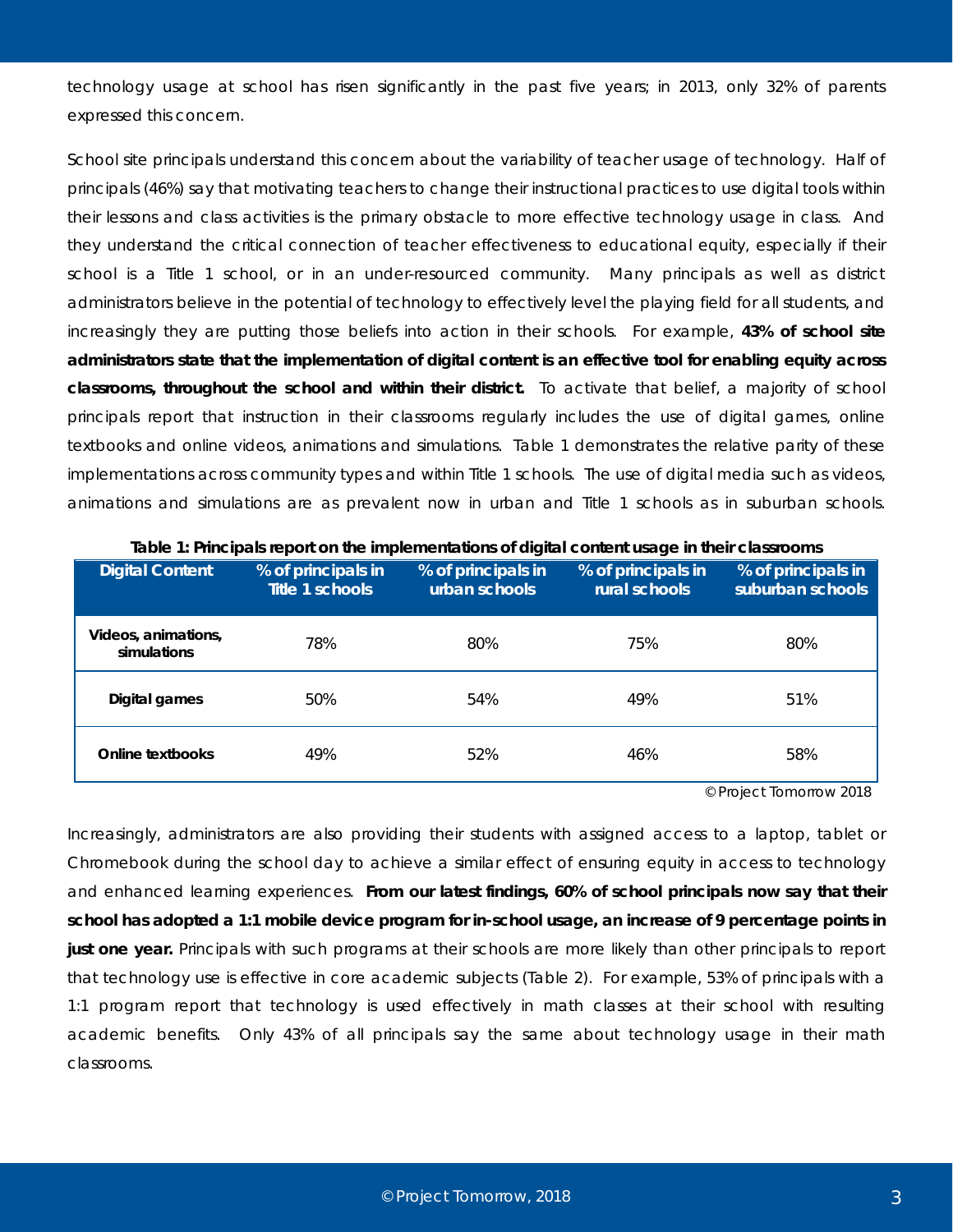| Subject area or class               | Principals in schools where<br>students are assigned a mobile<br>device to use in class: % that<br>identify technology use as<br>effective | All principals: % that identify<br>technology use as effective |
|-------------------------------------|--------------------------------------------------------------------------------------------------------------------------------------------|----------------------------------------------------------------|
| Reading and literacy<br>development | 54%                                                                                                                                        | 42%                                                            |
| Math                                | 53%                                                                                                                                        | 43%                                                            |
| Science                             | 50%                                                                                                                                        | 40%                                                            |
| English                             | 49%                                                                                                                                        | 41%                                                            |
| Social studies/history              | 46%                                                                                                                                        | 36%                                                            |
| Special education                   | 40%                                                                                                                                        | 32%                                                            |

#### **Table 2: In what subject areas or classes is technology being used effectively to support student outcomes?**

© Project Tomorrow 2018

As a result of leveling the playing field by providing every student with the same access to technology and the Internet through a mobile device, these schools are not providing equity but enabling their students to realize the benefits of more effective technology usage in school. This is reflected in the students' reporting of their own outcomes from these technology-enhanced experiences. High school students with assigned access to a laptop or Chromebook are more likely to use those devices to personalize their learning process, to stay organized with their schoolwork and to leverage technology for more enhanced learning experiences than their peers with no access or only sporadic access (Table 3).

#### **Table 3: Students' schoolwork tasks differentiated by their access to laptops and Chromebooks in school**

| <b>Types of schoolwork tasks</b>                          | High school students with an<br>assigned laptop or Chromebook<br>to use at school | High school students with no<br>regular access to a mobile<br>device to use at school |
|-----------------------------------------------------------|-----------------------------------------------------------------------------------|---------------------------------------------------------------------------------------|
| Schoolwork organization                                   |                                                                                   |                                                                                       |
| Checking grades                                           | 89%                                                                               | 76%                                                                                   |
| Getting reminders<br>about tests or<br>homework due dates | 53%                                                                               | 39%                                                                                   |
| <b>Personalizing learning process</b>                     |                                                                                   |                                                                                       |
| Emailing teacher<br>with questions                        | 60%                                                                               | 42%                                                                                   |
| Taking notes<br>in class                                  | 46%                                                                               | 31%                                                                                   |
| <b>Enhanced learning experiences</b>                      |                                                                                   |                                                                                       |
| Doing Internet<br>research                                | 78%                                                                               | 65%                                                                                   |
| Creating documents<br>to share                            | 64%                                                                               | 46%                                                                                   |
| Collaborating with<br>peers on projects                   | 47%                                                                               | 33%                                                                                   |

© Project Tomorrow 2018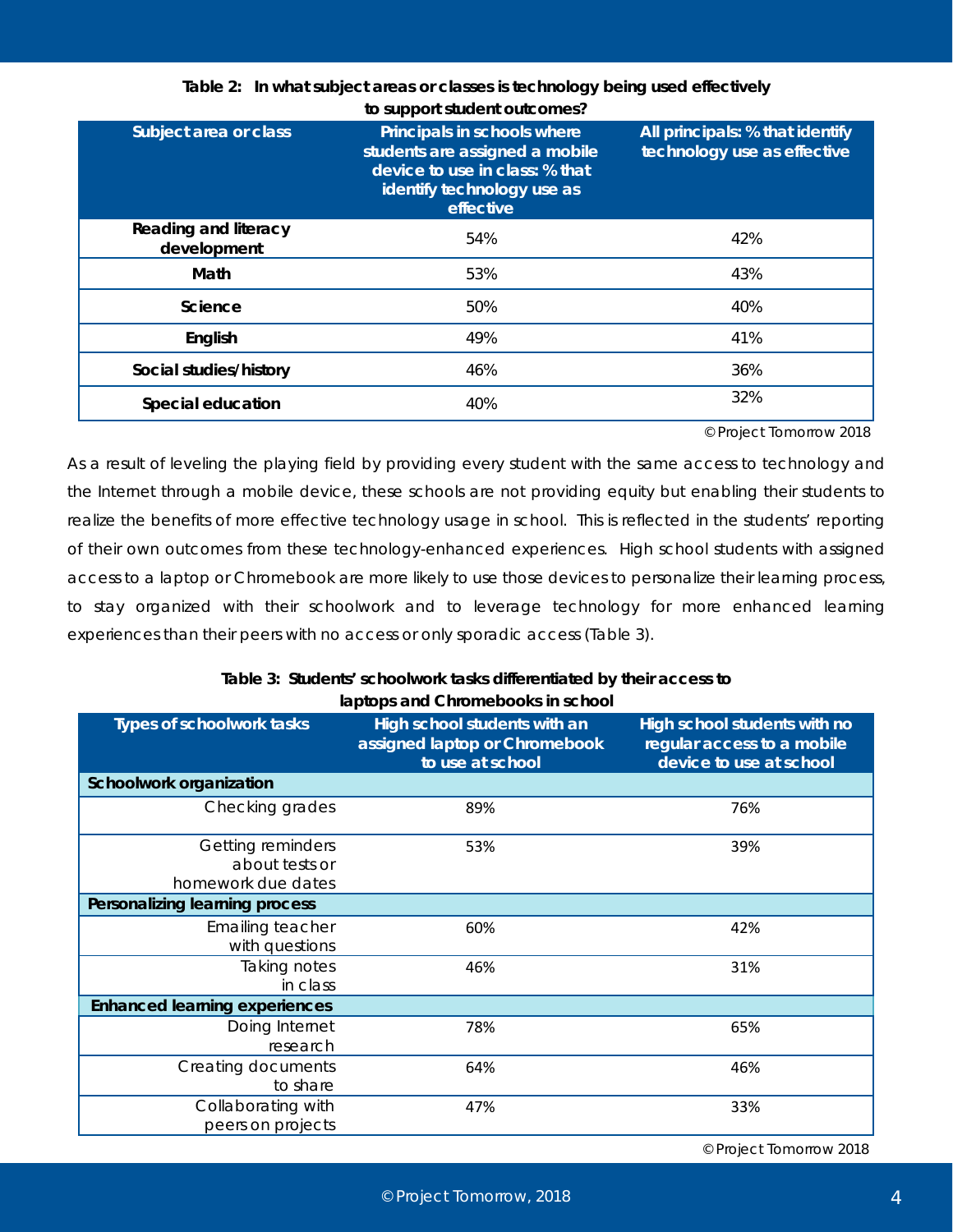Besides using their assigned devices to enable new learning experiences, students with an assigned laptop or Chromebook are also more likely to report that they believe doing well in school is important for their future (83%) compared to their peers without such access (72%). Correspondingly, 49% of these mobileusing students say the skills they are learning in school are important for their future; only 39% of students without a mobile device hold that view. The investments, therefore, that schools and districts are making in mobile devices and in particular, their decisions to assign these devices to individual students, may result in additional benefits beyond equity. Device access appears to increase student self-efficacy as a learner and help to develop new sustainable mindsets for learning.

In our second use case, we examine how teachers are using online content and tools to support instruction in their classroom. The Speak Up findings provide us with a comparative view of teachers who regularly use videos, animations and simulations and an online curriculum with all other teachers. The teachers using digital content report higher levels of student outcomes than teachers who are not using these tools. This is especially true for student outcomes that are associated with the development of college or career ready skills as illustrated in Chart A. **For example, 51% of teachers who use digital animations and simulations to illustrate abstract concepts to students report that their students demonstrate critical thinking and problemsolving skills as a result of how they are using technology in their classroom.** Only 43% of all teachers say that their technology usage is resulting in critical thinking skill development.



This analysis provides interesting new insights relative to the challenge identified by principals about motivating their teachers to use more technology in their class, and thus mitigate the impact of any inequity in technology access in school or at home. Given the importance of students' development of college and career ready skills, these findings document a connection between the use of online content and skill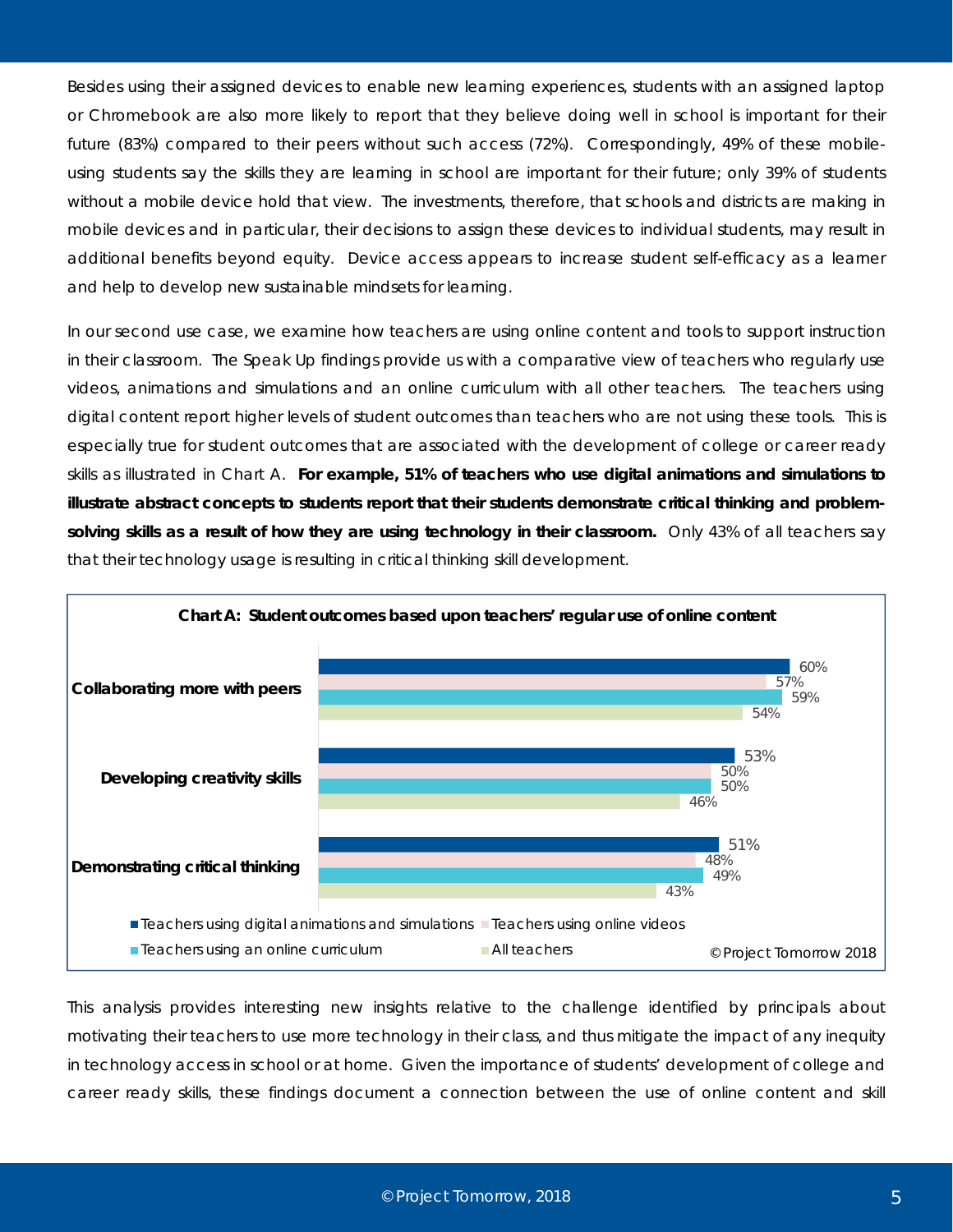development. School and district leaders should examine similar connections and use those findings to build their own value proposition with their teachers on more effective technology usage.

#### **Ending thoughts to stimulate follow-on discussions**

ī

The purpose of this Speak Up briefing paper was to examine the role of technology use in school as it applies to the enabling of equitable learning environments, and through the findings to simulate follow-on local discussions around this topic. The key findings from this special examination of the 2017 Speak Up Research Project for Digital Learning data include:

- 1. School principals value the use of technology within learning as an agent for both empowering learning and addressing the educational inequities inherent in the education enterprise today.
- 2. Programs that provide students with an assigned laptop, tablet or Chromebook are not only leveling the playing field for students' technology access at school, but they are also enhancing the learning experience for those students, as reported by both principals and students.
- 3. Teachers' use of digital content, tools and resources in the classroom helps students develop the types of workplace and college ready skills they all need to be successful in the future and thus, the effective use of those tools is enabling more equitable learning experiences at school also.

Given the importance of educational equity and its increasing identification as a social justice issue, we recommend that schools, districts and communities use these key findings as a jumpstart to local discussions. Here are some thought-provoking questions to include in critical conversations with stakeholders and to inform your planning processes:

- o Are our technology resources distributed equitably across our schools or within our classrooms so that every student can use those resources to address their own learning needs?
- o How are we helping our teachers understand the connection between the effective use of digital tools, content and resources, and the development of college and career ready skills by our students?
- o Are we articulating a priority for educational equity to our parent community in our messaging around the use of technology in our classrooms?
- o How are we engaging with our students to ensure that their voice in included in this important discussion around technology usage to support their learning?
- o Does our district or school mission statement or vision include a commitment to educational equity?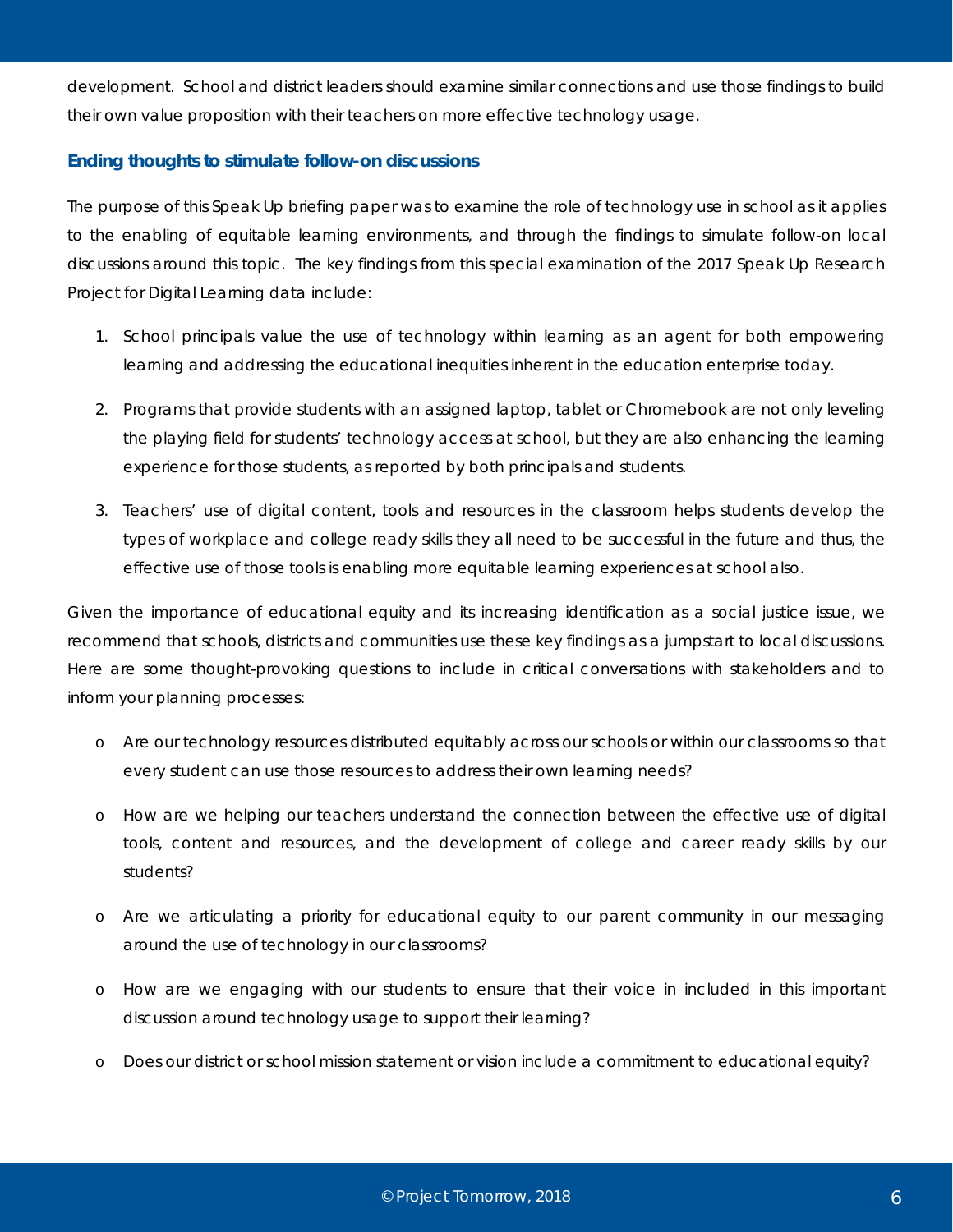#### **About Project Tomorrow and the 2017-18 Speak Up Research Project for Digital Learning**

Speak Up is an initiative of Project Tomorrow®, the leading global education nonprofit organization dedicated to the empowerment of student voices in education. Each year, the Speak Up Research Project polls K-12 students, parents, and educators about the role of technology for learning in and out of school. Speak Up represents the largest collection of authentic, unfiltered stakeholder voices on digital learning. Since fall 2003, over 5.4 million K-12 students, parents, teachers, librarians, principals, technology leaders, district administrators, communications officers, and members of the community have shared their views and ideas through Speak Up. K-12 educators, higher education faculty, business, and policy leaders report that they regularly use the Speak Up data to inform federal, state, and local education programs.

In fall 2017, Project Tomorrow received input from 340,927 K-12 students, 34,833 teachers and librarians, 3,249 administrators, 23,159 parents and 4,611 community members representing over 10,600 public and private schools and 3,200 districts. Schools from urban (29%), suburban (37%), and rural (34%) communities were represented in the analyzed data. Just over one-half of the schools (57%) that participated in Speak Up 2017-18 were Title I eligible schools (an indicator of student population poverty). The Speak Up 2017-18 Project was open for input from K-12 stakeholders between October 16, 2017 and January 26, 2018. To learn more about the Speak Up research questions, our methodology or analytical processes, please visit us at https://tomorrow.org/speakup/about\_SU.html.

Project Tomorrow's goal with our research is to help build the capacity of education leaders to create new learning experiences that prepare today's students to compete and contribute to the global economy and society. To share the Speak Up 2017-18 national findings, Project Tomorrow is creating a series of briefing papers and infographics to address key topics in the effective use of technology to enable new learning experiences and empower educational effectiveness. These publications can be downloaded from https://tomorrow.org/publications/publications.html.